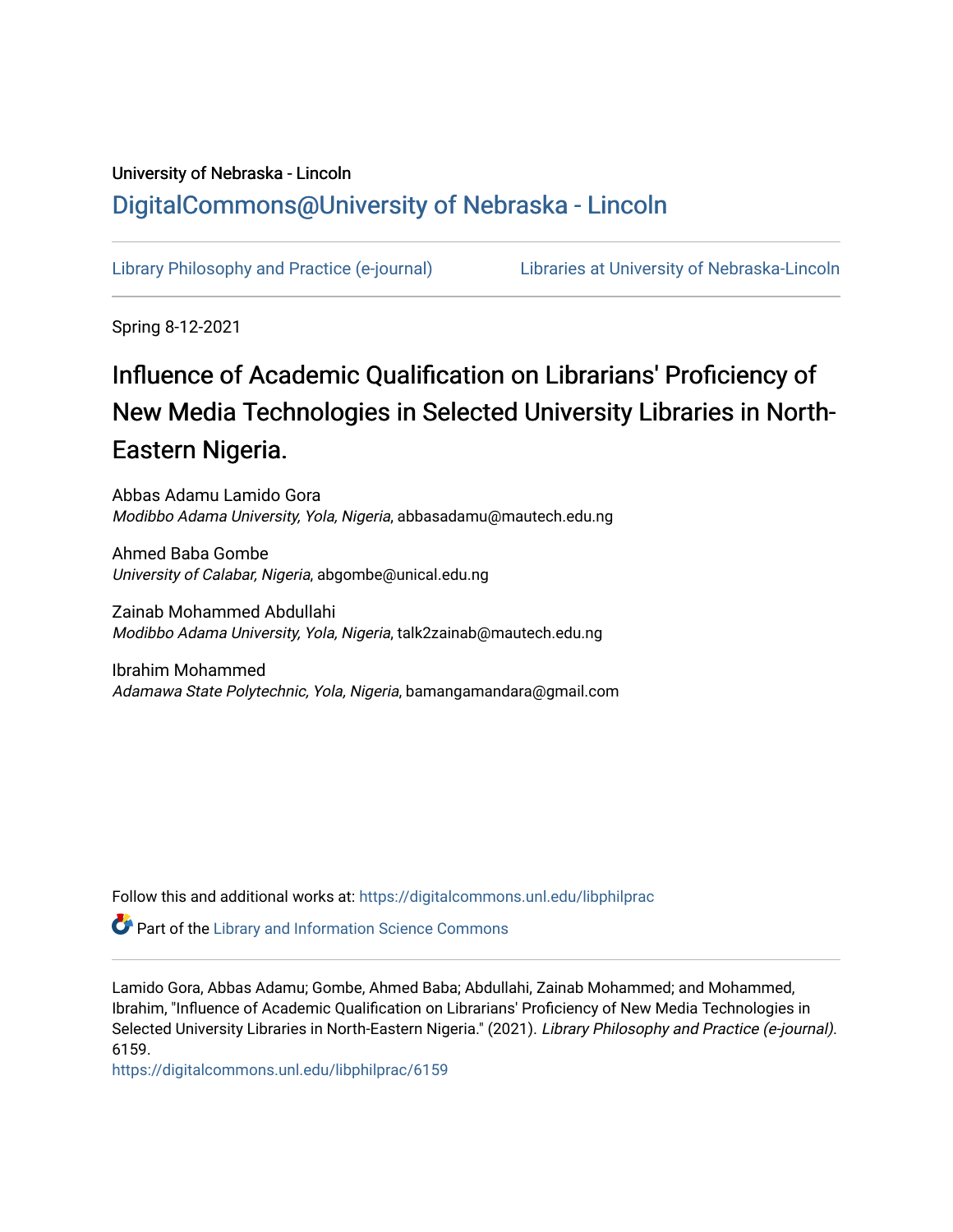Influence of Academic Qualification on Librarians' Proficiency of New Media Technologies in Selected University Libraries in North-Eastern Nigeria.

**By**

# **ADAMU, Abbas Lamido Gora (CLN)**

Department of Library and Information Science, Modibbo Adama University, Yola, Nigeria**.**  [abbas](mailto:swiss04@live.com)adamu@mautech.edu.ng, +2348032095914.

# **GOMBE, Ahmed Baba (CLN)**

Department of Library and Information Science, University of Calabar, Cross River State, Nigeria. [abgombe@unical.edu.ng,](mailto:abgombe@unical.edu.ng) +2348036110591.

## **ABDULLAHI, Zainab Mohammed**

Department of Library and Information Science, Modibbo Adama University, Yola, Nigeria**.**  [talk2zainab](mailto:talk2zainab@mautech.edu.ng)[@mautech.edu.ng,](mailto:talk2zainab@mautech.edu.ng) +2348036055067.

# **MOHAMMED, Ibrahim**

Department of Library and Information Science, Adamawa State Polytechnic, Yola, Nigeria. [bamangamandara@gmail.com.](mailto:bamangamandara@gmail.com) +2348134401714.

## **Abstract**

*The study investigated the influence of academic qualification on librarians' proficiency of new media technologies in selected university libraries in North-Eastern Nigeria. The study was guided by two research questions and a null-hypothesis. Descriptive survey research design was adopted. The population of the study was 144 librarians from seven selected University libraries in North-Eastern Nigeria. Total enumeration was used in the study. Questionnaire was used as research instrument. Descriptive statistics of frequency counts, percentage, mean and standard deviation as well as inferential statistics of Pearson Chi-square (X2) were used in analysing the data. SPSS version 23.0 software was used for the analysis. Findings from the study revealed that librarians were moderately proficient of new media technologies; their academic qualifications had influenced the proficiency of new media technologies; hypothesis tested showed that academic qualification had significant influence on librarians' proficiency of new media technologies. Recommendations were made based on the findings.*

**Keywords:** Academic Qualification, Librarians, Proficiency, New Media, Technologies, University Libraries, Nigeria

## **1. Introduction**

Librarianship as a profession requires expertise in handling herculean tasks such as cataloguing, classification, indexing, abstracting, bibliometrics and database searching. Library schools in Nigeria or outside the country are geared toward preparing librarians to attain higher academic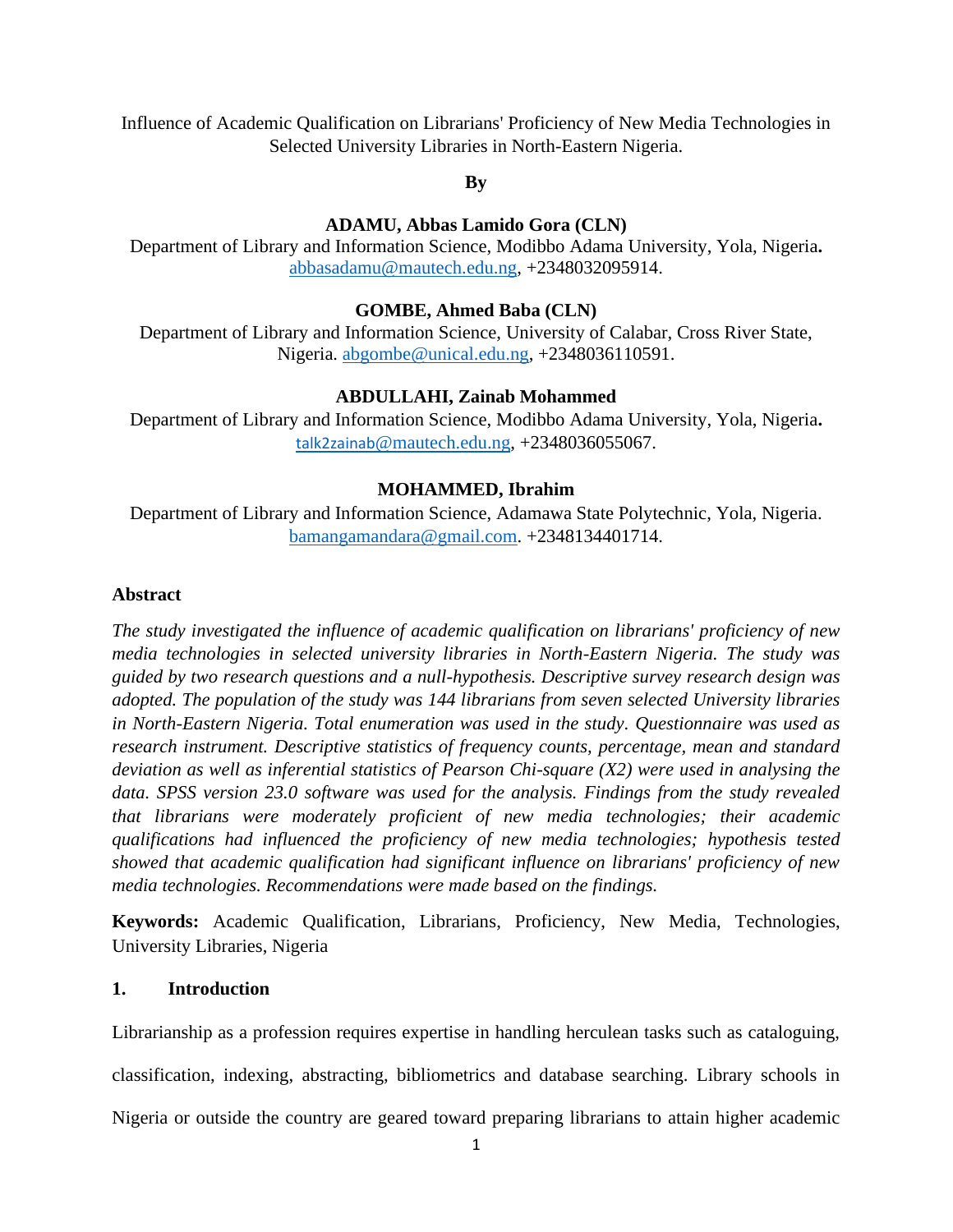qualifications which would prepare them to render technical library and information services. Academic qualification refers to the formal education attained by librarians at various levels. Librarians obtain educational training at various library schools in universities and polytechnics and other formal institutions across the world. These include Ph.D, MLS and its equivalent, BLS or its equivalent and DLS. It is believed that the higher the academic qualification of librarians the higher their skills, expertise or proficiencies of delivering various technical information services. Babalola (2012) pointed out that the higher the training attained, the higher the degree of intellectual exposure among librarians. This might be the reason why librarians and faculty members' promotion are stringent on academic qualifications.

Quazi and Talukder (2011) revealed that people with higher level of education were more likely to be innovative than those with lower level of education. The complex nature of the university library and its pivotal position within the university environment demands that its core professional staff should have specific academic qualification and professional certifications. The emerging trend requires that professional librarians should possess academic qualifications equivalent to that of their teaching counterparts considering that these librarians have been granted academic status (Nnadozie & Onah, 2016).

Proficiency refers to the abilities or skills possessed by librarians to operate or use new media technologies to deliver library services. New media technologies require special skills for their operation by librarians, especially in the 21st century. Akeriwa, Penzhorn and Holmner (2016) indicated that librarians were proficient in using social media platforms in the University of Development Studies Library, Ghana. Baro, Idiodi and Godfrey (2013) observed that majority of librarians in Nigerian universities are acquiring technological skills and are becoming more conversant with the use of mobile phones, tablets technologies, social media platforms as well as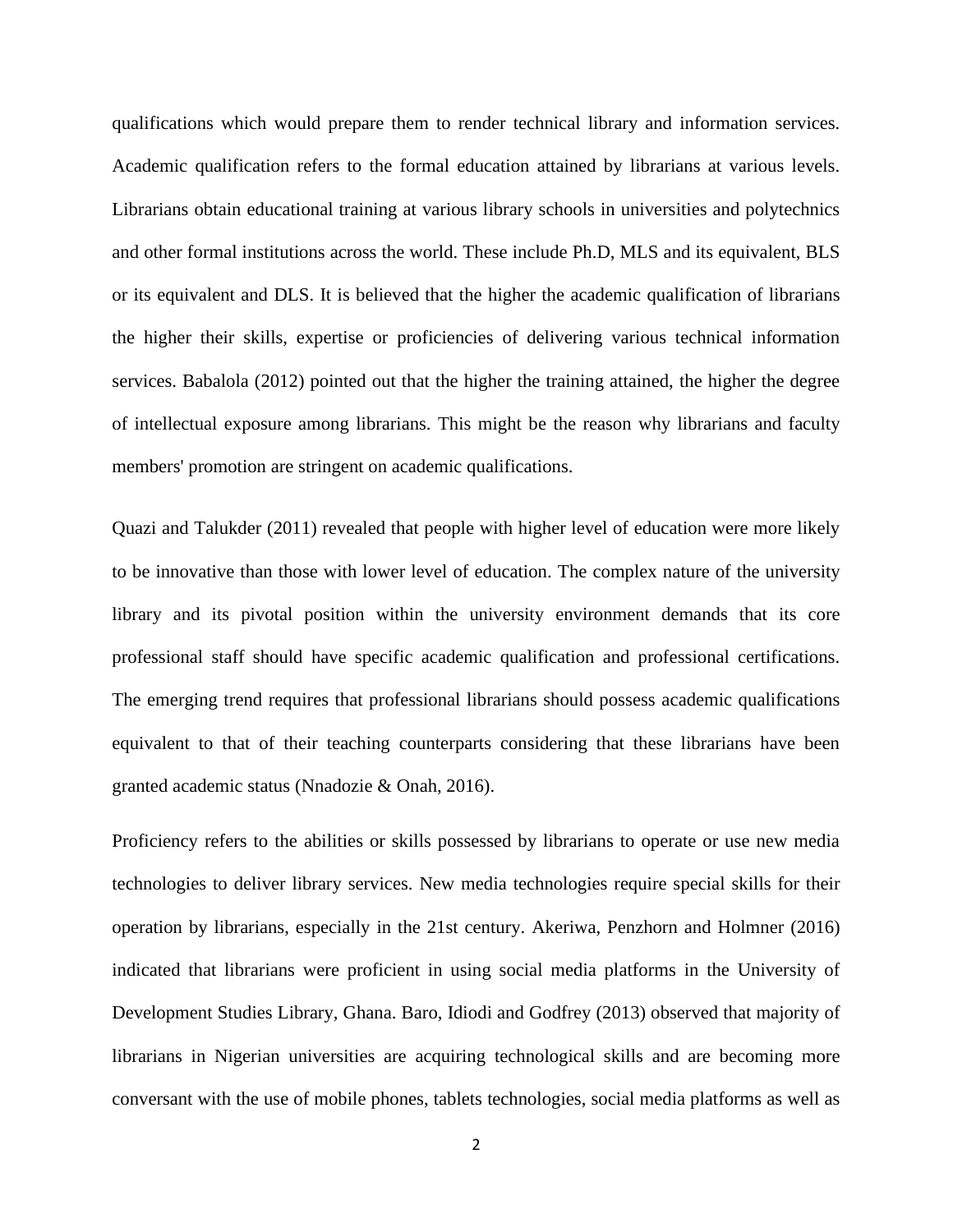other virtual platforms to perform the jobs with the ultimate aim of improving the library services. Singha and Sarmah (2015) revealed that majority of the LIS professionals in Assam and Tezpur University Libraries, India had sufficient knowledge of technologies such as RSS feeds, Blogs, Wikipedia, Social networks and Podcasts. They also used these tools to keep users aware of knowledge of current subjects as well as engaged in information sharing about new arrivals and participate in discussions with library users. These studies have indicated that librarians in developing countries are trying to catch up with their counterparts in developed countries. However, Omeluzor and Oyovwe-Tinuoye (2017) reported low level of ICT proficiency among the librarians, as a large percentage of them did not have adequate ICT skills to use available online resources on the Internet and other ICT tools to deliver SDI and CAS in South-West Nigeria.

Library schools in Nigeria where librarians are trained to have over the years reviewed their curriculum to cater for courses related to information and communication technology (ICT) to train prospective librarians and keep them abreast to new technologies in the 21st century. This is aimed at making them be in tune with the realities of digital librarianship so that they could carry out the best global practices. However, studies have reported variation on the correlation between academic qualification and proficiency of new media by librarians. It is in light of this that this study was carried out with the objectives of determining the extent of librarians' proficiency of new media technologies and ascertains whether academic qualification influences librarians' proficiency of new media technologies in some selected university libraries in North-Eastern Nigeria.

#### **1.1 Statement of Problem**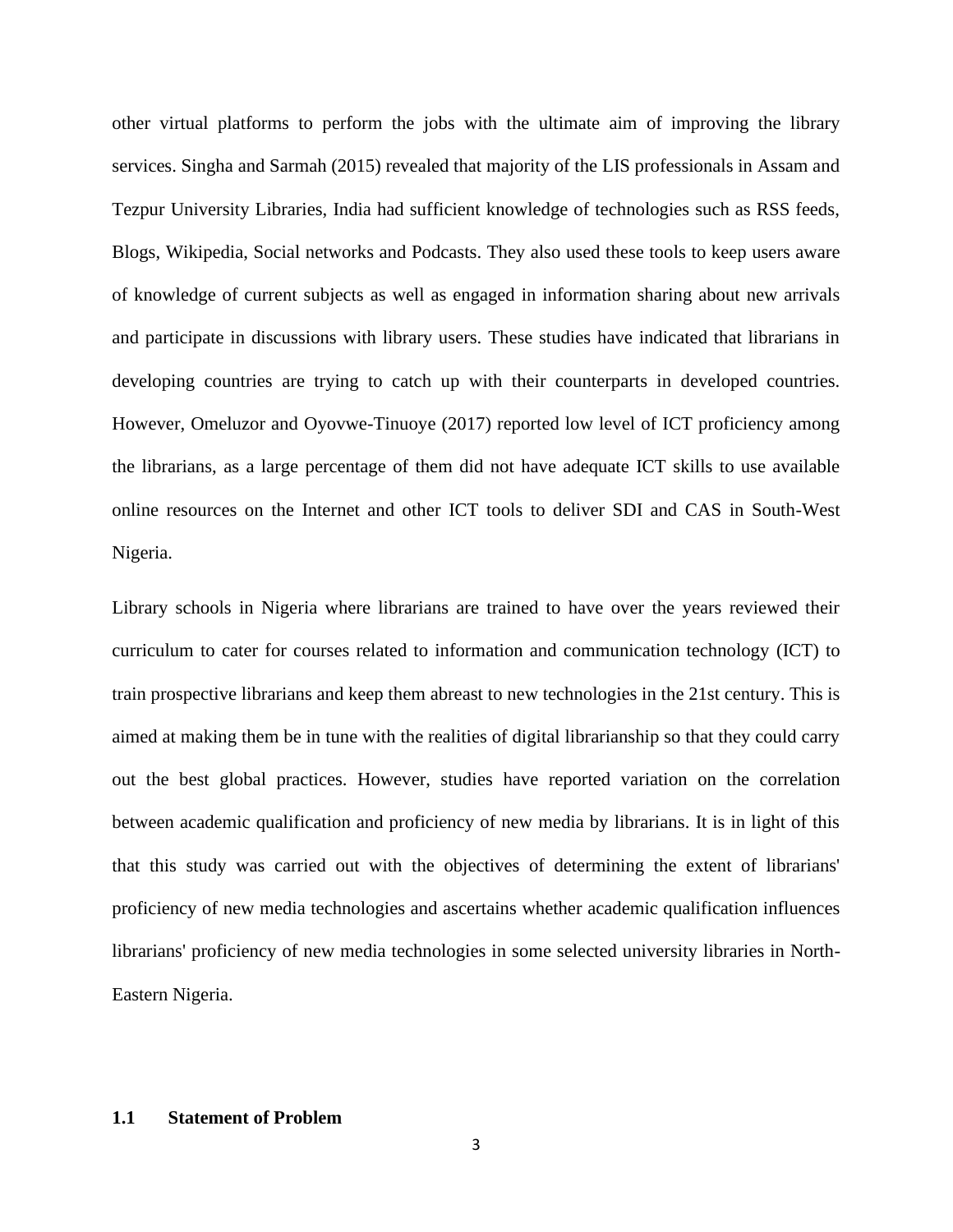Proficiency of new media entails the skills, abilities and competencies required for accessing and utilising the technologies efficiently and effectively. Librarians that possessed proficiency of new media technologies could utilise it in creating webpage content, providing user interface, helping users acquire skills as well as searching and navigating through the web in their respective libraries. The preliminary investigation conducted by the researchers revealed that the majority of librarians in the selected university libraries in North-Eastern Nigeria had low proficiency in accessing and utilising new media technologies in carrying out library services. Semode, Ejitagha and Baro (2017) reported that only a few academic librarians in Nigeria indicated possessing adequate skills in using social media technologies. This could have led to inefficient and ineffective service delivery by the librarians. Could this mean that the librarians' academic qualifications do not influence their proficiency of new media technologies? This formed the basis upon which this study was conducted to determine the influence of academic qualification on librarians' proficiency of new media technologies in selected university libraries in North-Eastern Nigeria.

## **1.2 Research Questions**

The following research questions were answered in the course of the study.

- 1. What is the extent of librarians' proficiency of new media technologies in selected university libraries in North-Eastern Nigeria?
- 2. Does academic qualification influence librarians' proficiency of new media technologies in selected university libraries in North-Eastern Nigeria?

## **1.3 Research Hypothesis**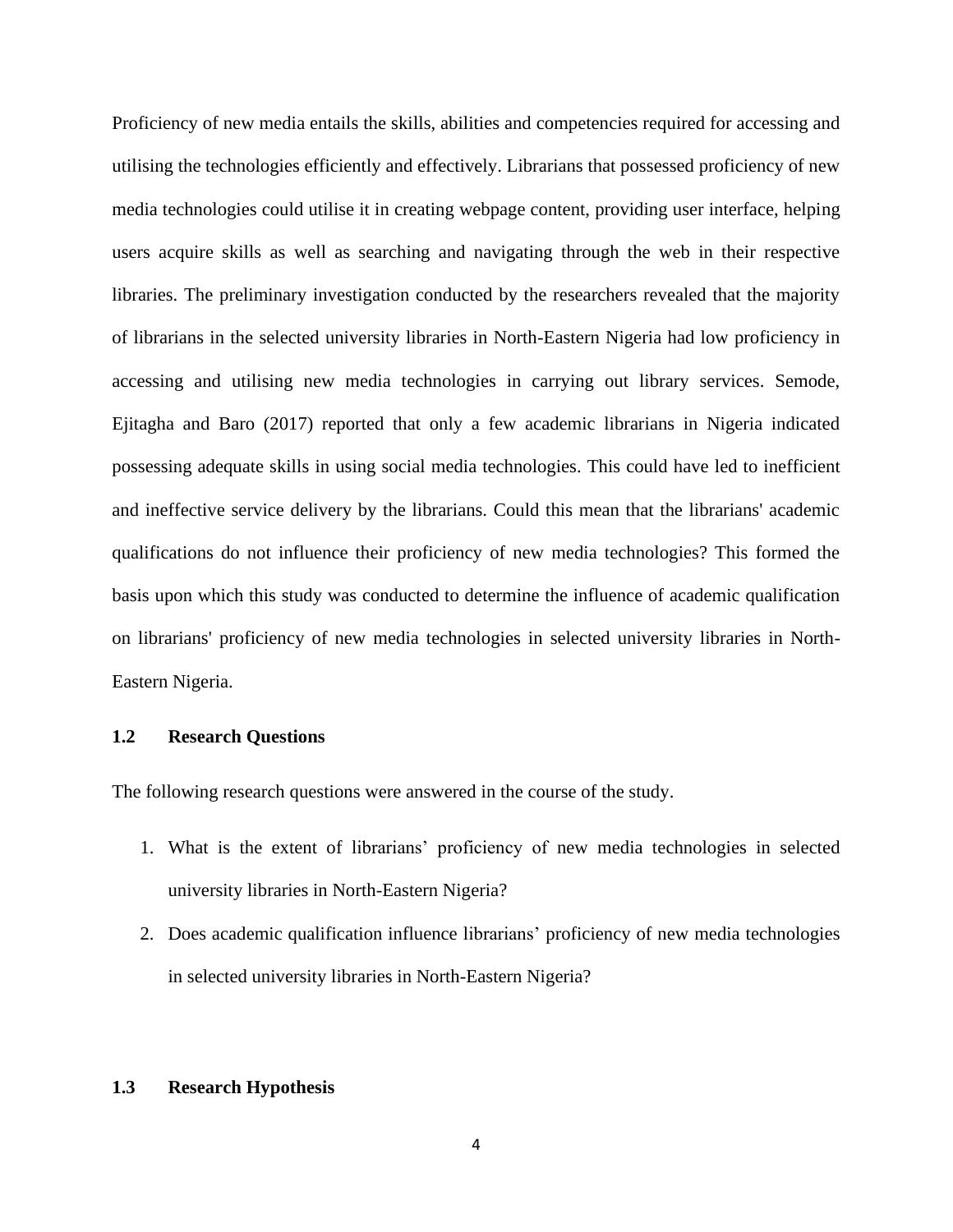As a guide to the study, a single null-hypothesis was formulated and tested at 0.05 level of significance.

1. Academic qualification has no significant influence on librarians' proficiency of new media technologies in selected university libraries in North-Eastern Nigeria.

#### **2. Literature Review**

Proficiency of using new media entails the ability of librarians to use new media technologies in the discharge of their duties of delivering a variety of information services. Semode, Ejitagha and Baro (2017) focused on roles, skills and use of social media platforms by librarians in Nigerian tertiary institutions. Responding on the level of skills they possessed in using social media technologies, 49 of the librarians indicated that they used social media to interact with their friends and relatives; 73 of the librarians indicated that they use social media to search and navigate information using different social media platforms; 55 of the librarians indicated using information ethically on social media; while, 52 of the librarians indicated possessing the skills to evaluate information obtained through social media, 49 of the librarians indicated possessing skills of using social media to deliver library services and create contents.

In India, Singha and Sarmah (2015) conducted a comparative study of two central university libraries in Assam State to assess the use of web 2.0 tools in enhancing information services in the libraries. The two universities surveyed included Assam University Silchar and Tezpur University, Tezpur. Analysis of the results revealed that majority of the respondents had sufficient knowledge of web 2.0 tools, such as RSS feeds, Blogs, Wikipedia, social networks and Podcasts. In comparison, 86% and 75% of the respondents were aware of the web 2.0 tools respectively. Further analysis revealed that 86% of the respondents in Assam University Library used web 2.0 tools, while, 75% of the respondents in Tezpur University Library used web 2.0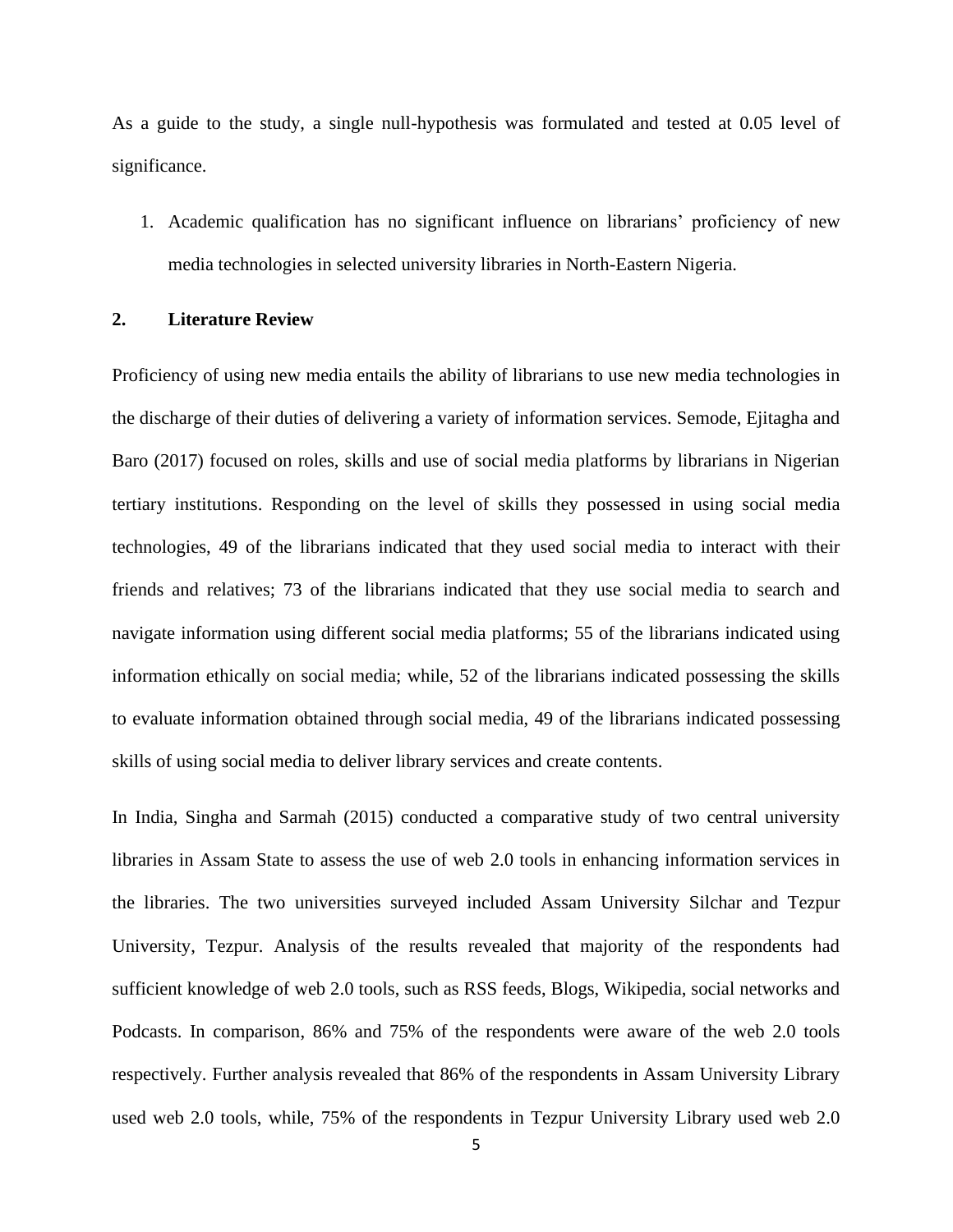tools. Moreover, 62.6% and 35.7% of LIS professionals in Tezpur University and Assam University respectively had used web 2.0 tools to keep users aware of knowledge of current subjects. 50% and 21.42% of the respondents in Tezpur University and Assam University respectively had been engaged in information sharing about new arrivals and participates in discussion with library users.

Nnadozie and Onah (2016) surveyed how librarians' academic qualification impacts the satisfaction of faculty members toward information delivery in Nigerian universities. 4,581 constituted the population which comprised 112 librarians and 4,469 faculty members across universities in South-Eastern Nigeria. The study revealed that the academic qualifications acquired by academic librarians exert a strong influence on various aspects of their work with a weighted mean of 2.7 and standard deviation 0.68 which were above the criterion mark of 2.5. The study further revealed that faculty members consider the academic qualification as necessary in the effective discharge of their functions as academic librarians in university libraries. This presupposes that the satisfaction of faculty with information service delivery depends on the academic qualification of librarians, with 95.3% level of relationship co-existing between librarians' academic qualification and faculty members' satisfaction with information services. Moreover, the result of the hypothesis tested showed the correlation analysis output from SPSS version 19 contained a p-value of 0.000 and correlation coefficient of 0.953, thus a p-value lesser than 0.05% level of significance (i.e.  $P < 0.05$ ). This shows that the correlation coefficient between librarians' academic qualification and faculty members' satisfaction from information service delivery is statistically significant.

Aramide, Ladipo and Adebayo (2015) studied how demographic variables and accessibility of ICT of science teachers influence ICT utilisation Nigerian federal unity schools. Multi-factor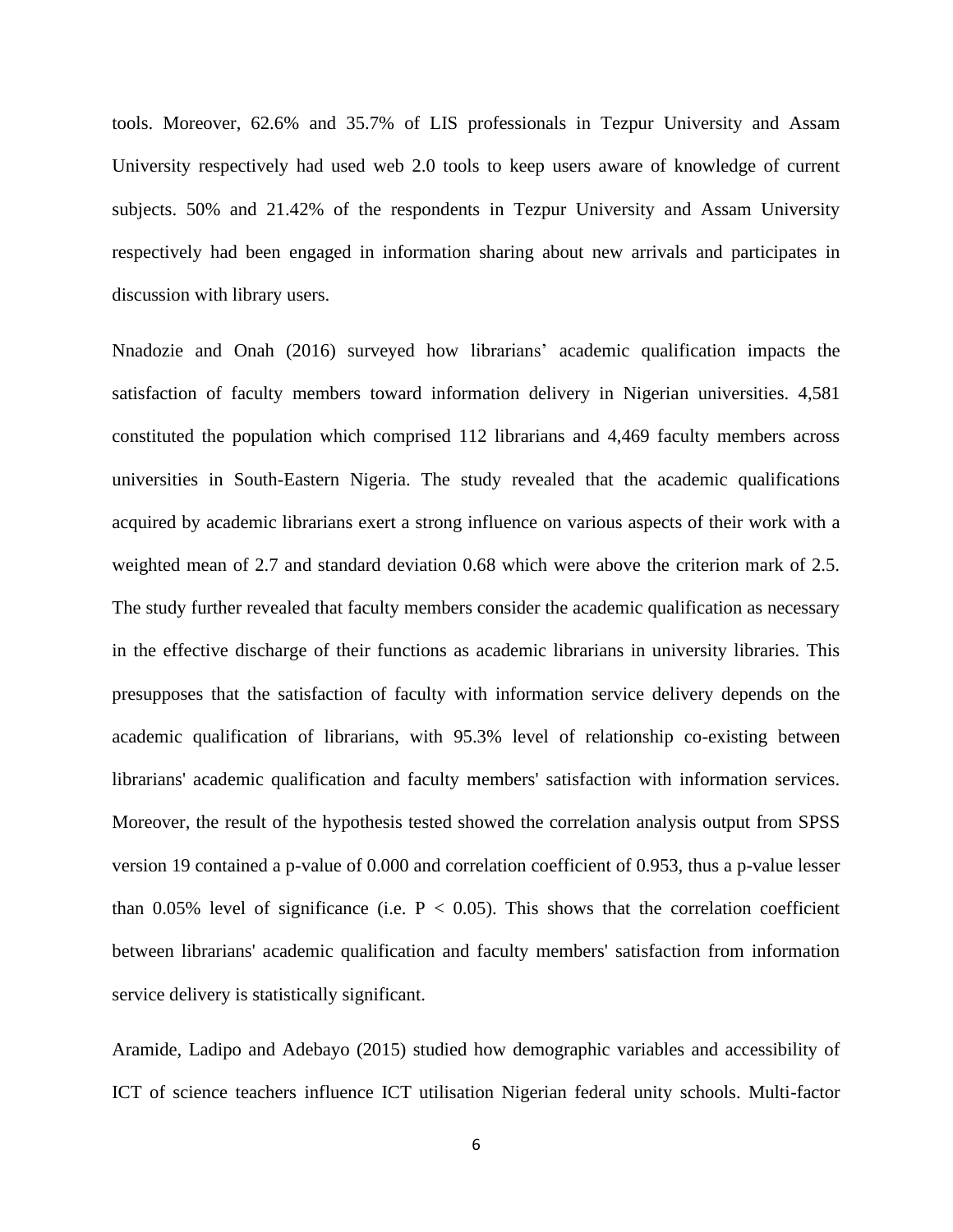correlational research design was adopted during the study. All science teachers working in the 104 federal unity schools of the 36 states including Abuja formed the population of the study. The study indicated that academic qualification, years of working experience as well as ICT utilisation experience contribute positively to the utilisation of ICT. This emphasises that academic qualification, years of working experience, ICT utilisation experience, as well as ICT access, positively influence ICT utilisation. A teacher with more academic qualification could be more enlightened and exposed on adopting ICT, having better-thinking faculty as well as passion in embracing innovation than teacher with less academic qualification. Also, a teacher that has spent a considerable number of years on the job, could always be more willing to improve the job by embracing ICT and other digital technologies than those with lower years of working experience.

#### **3 Methodology**

Descriptive survey research design was adopted in the study. The population of the study was 144 which comprised of 76 librarians and 68 library officers from seven selected university libraries resident in three states in North-Eastern Nigeria. The universities were Abubakar Tafawa Balewa University, Bauchi; Bauchi State University, Gadau; Federal University, Kashere, Gombe State; Federal University, Wukari, Taraba State; Gombe State University, Gombe; Kwararrafa University, Wukari, Taraba State; and Taraba State University, Jalingo. Because of the manageable number of the population, total enumeration was used in the study. Questionnaire was used as the research instrument. Descriptive statistics of frequency counts and percentage were used to analyse the demographic data of respondents, while, mean and standard deviation were used to analyse data generated from the two research questions raised. Furthermore, inferential statistics of Pearson Chi-square  $(X^2)$  was used to test the null hypothesis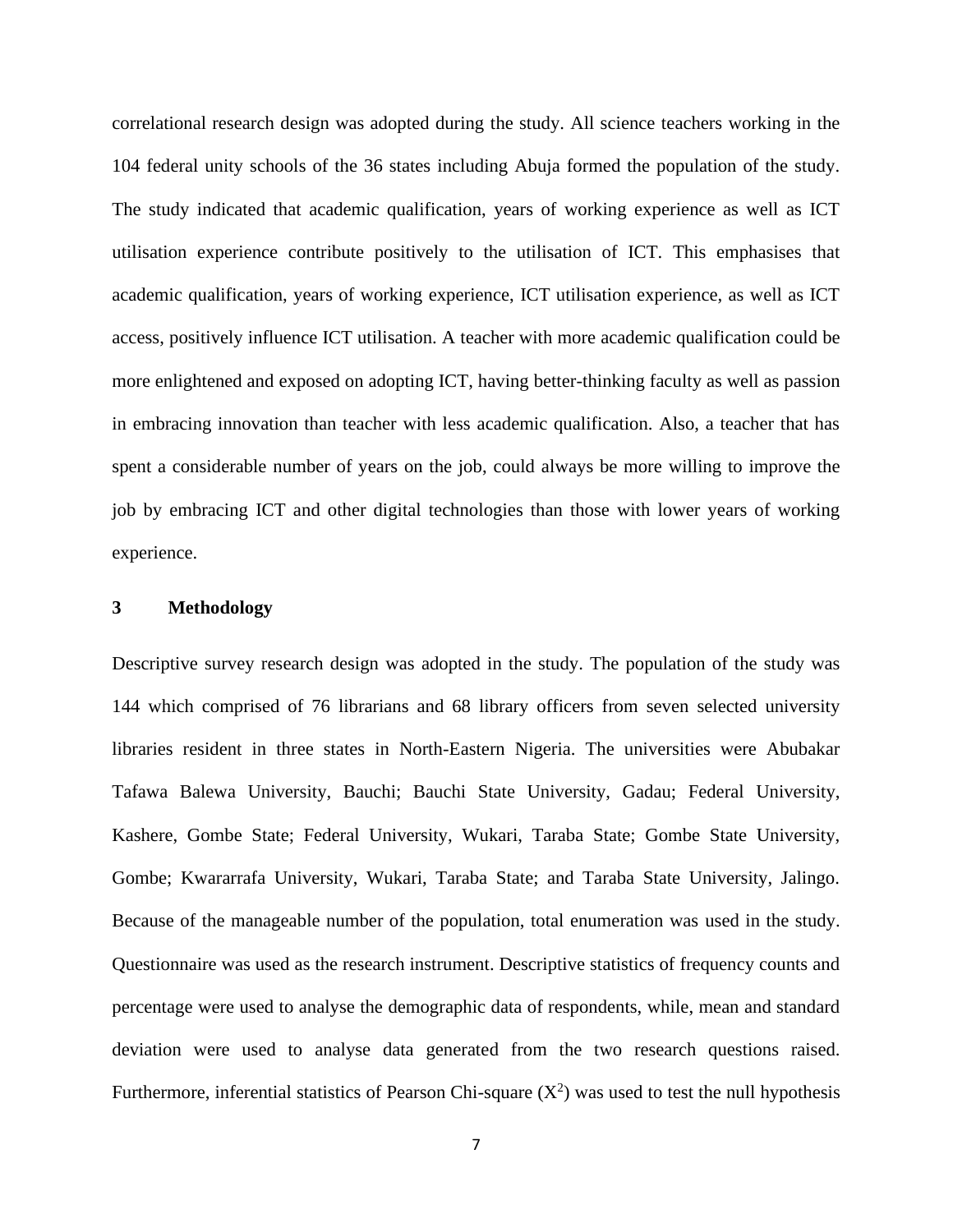at 0.05 level of significance as a criterion for accepting or rejecting the null-hypothesis. SPSS version 23.0 was used for the analysis.

#### **4 Data Analyses and discussion**

One hundred and forty-four (144) copies of questionnaire were administered on the respondents, while, one hundred twenty-three (123) representing 85% copies were properly filled, retrieved and found useable for the study.

## **4.1 Demographic Information of the Respondents**

Respondents were asked to indicate their demographic characteristics: Table 1 showed the responses based on their age, gender, academic qualification and year of working experience.

| <b>Variables</b>                   | <b>Respondents</b> | Percentage |
|------------------------------------|--------------------|------------|
|                                    |                    |            |
| <b>Gender</b>                      |                    |            |
| Male                               | 77                 | 62.6       |
| Female                             | 46                 | 37.4       |
|                                    |                    |            |
| <b>Age Range</b>                   |                    |            |
| $21-30$ years                      | 34                 | 27.6       |
| $31-40$ years                      | 65                 | 52.8       |
| $41-50$ years                      | 19                 | 15.4       |
| 51 years and above                 | 5                  | 4.1        |
|                                    |                    |            |
| <b>Academic Qualification</b>      |                    |            |
| PhD                                | $\overline{2}$     | 1.6        |
| Master degree/PGD                  | 24                 | 19.5       |
| Bachelor degree                    | 49                 | 39.8       |
| Diploma/Certificate                | 48                 | 39.0       |
| <b>Years of working experience</b> |                    |            |
| $0 - 4$ years                      | 37                 | 30.1       |
| 5-9 years                          | 44                 | 35.8       |
| $10-14$ years                      | 23                 | 18.7       |
| $15-19$ years                      | 11                 | 8.9        |
| 20 years and above                 | 8                  | 6.5        |

Table 1: Demographic Variables of Respondents  $N = 123$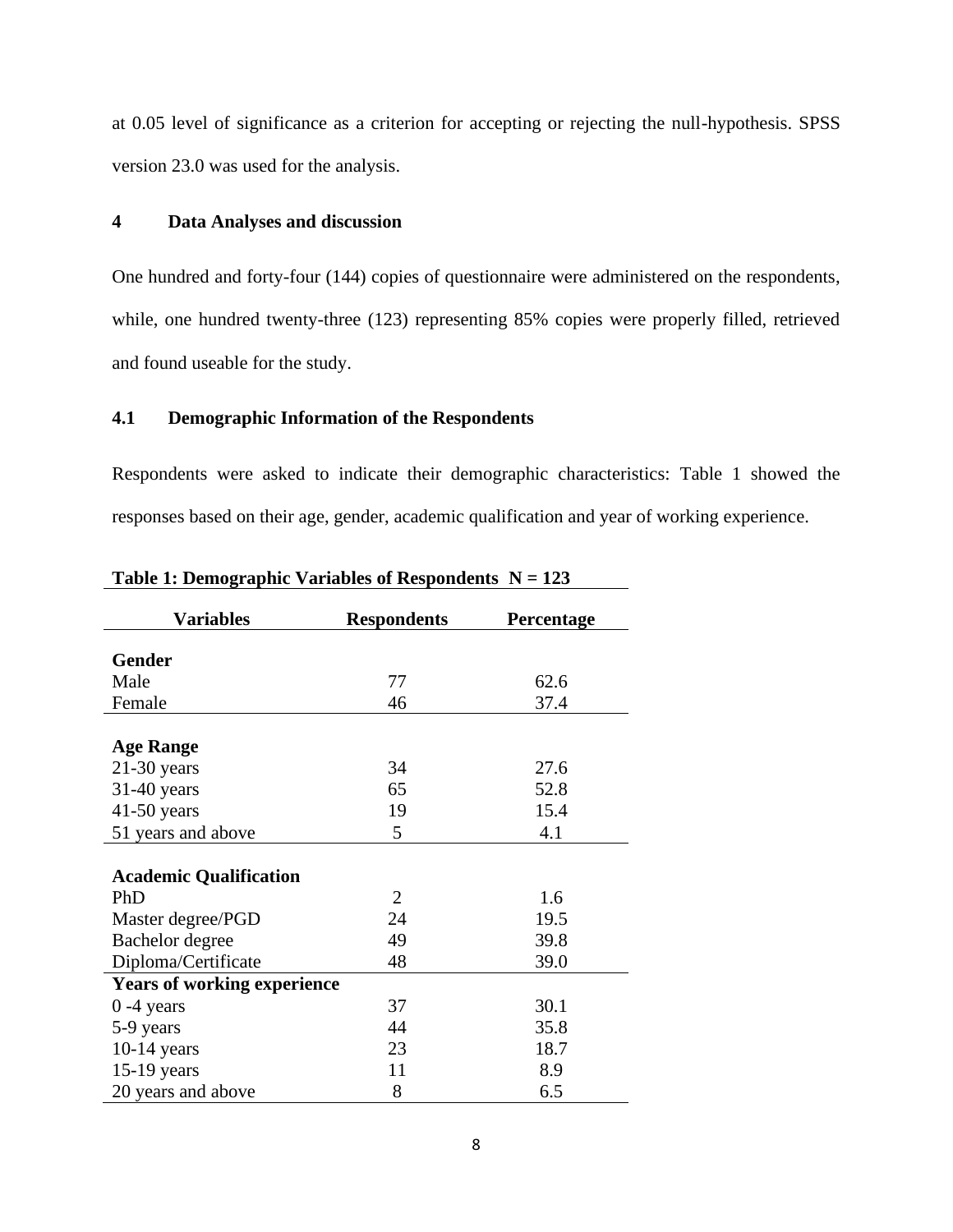Table 1 presents the demographic variables of the respondents. From the Table, 77 (62.6%) of the total respondents were male, while, 46 (37.4%) of the respondents were female. This showed gender disparity in the university library job / appointment. On age of the respondents, the highest responses were those within the age range of 31-40 years with 65 (52.8%) of the respondents. This could be attributed to the fact that majority of working class are youths and that is the average working age in Nigeria. The least number of responses were those with 51 years and above with only 5 (4.1%) of the respondents and this could be attributed to the fact that those with 51years and above might have retired or left the library service for one reason or the other.

On academic qualification, the highest respondents were those with Bachelor degree in librarianship with 49 (39.8%). This could be advanced for the fact that professionalism in librarianship commences at bachelor degree level as stipulated by the LRCN decree 12 of 1995. The lowest percentage of respondents were discovered from holders of PhD with 2 (1.6%). This could be because possession of PhD degree is not easy and candidates shall be subjected to rigorous research and presentation of seminars. Above all, it could take longer years before graduation when compared to bachelor and master degrees. Moreover, from the Table, it can be seen that the highest respondents were those with 5-9 years of working experience as represented by 44(35.8%), while, the least were those with 20 years and above as represented by 8(6.5%) responses. This could be attributed to the fact that all the universities studied apart from ATBU Bauchi were established few years ago (2004-2013).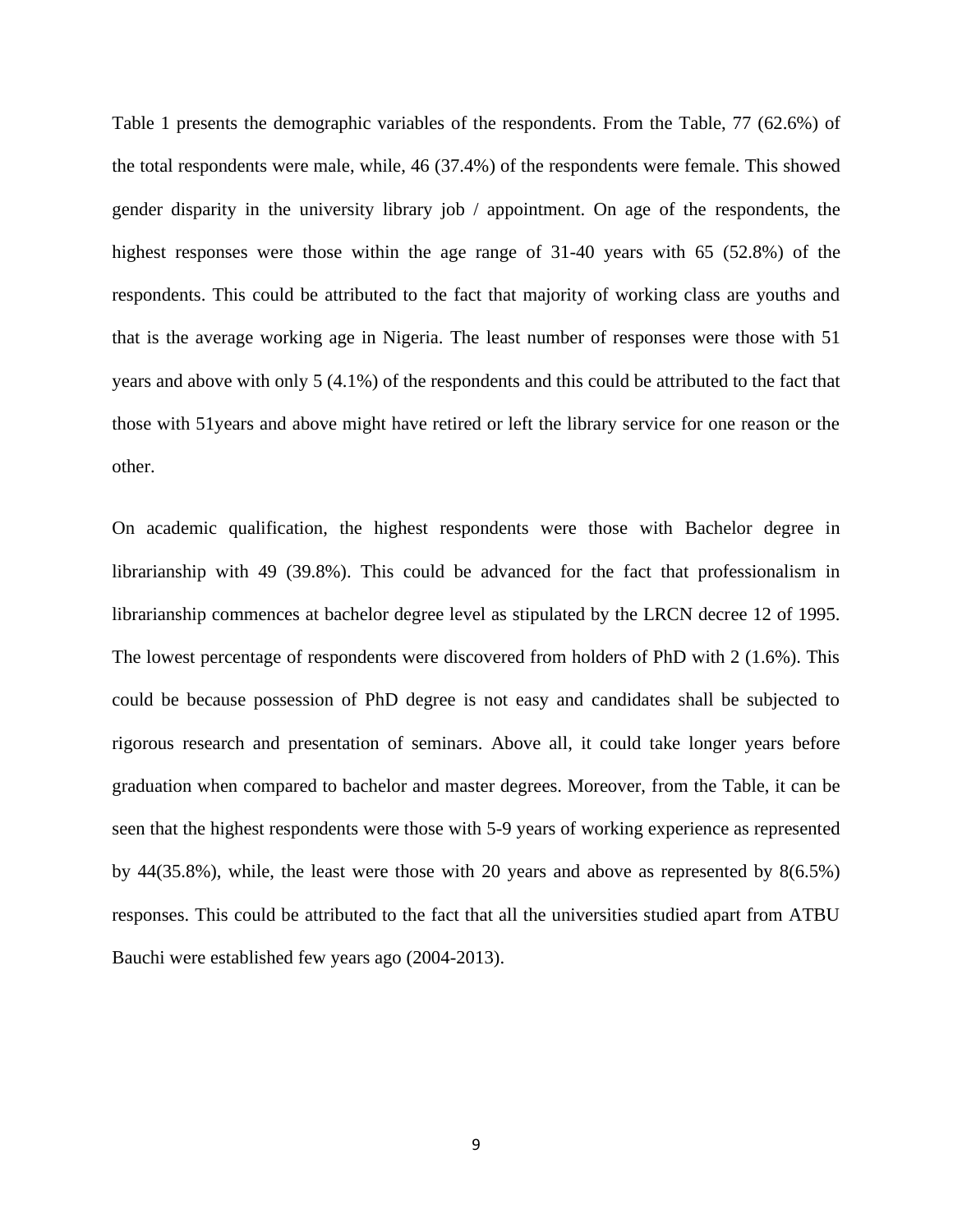# **4.2 Analysis of Research Questions**

## **Table 2: Extent of Librarians' Proficiency of New Media Technologies**

| S/N            |                           | <b>New Media Technologies</b> | HP              | <b>MP</b> | <b>LP</b> | <b>NP</b>        | $\overline{X}$ | <b>Std</b> | <b>Decision</b>   |
|----------------|---------------------------|-------------------------------|-----------------|-----------|-----------|------------------|----------------|------------|-------------------|
|                |                           | Library 2.0 /                 |                 |           |           |                  |                |            |                   |
|                |                           | Library                       | 53              | 32        | 31        | $\boldsymbol{7}$ |                |            | Moderately        |
| $\mathbf{1}$   |                           | website                       | (43.1)          | (26.0)    | (25.2)    | (5.7)            | 3.07           | 0.96       | Proficient        |
|                |                           | World Wide                    | 58              | 36        | 28        | $\mathbf{1}$     |                |            | Moderately        |
| $\overline{2}$ |                           | Web                           | (47.2)          | (29.3)    | (22.8)    | (0.8)            | 3.23           | 0.83       | Proficient        |
|                |                           |                               | 44              | 43        | 27        | 9                |                |            | Moderately        |
| 3              |                           | Search engines                | (35.0)          | (35.0)    | (22.0)    | (7.3)            | 2.99           | 0.94       | Proficient        |
|                |                           |                               | 14              | 42        | 35        | 32               |                |            | Low               |
| $\overline{4}$ |                           | RSS feeds                     | (11.4)          | (34.1)    | (28.5)    | (26.0)           | 2.31           | 0.99       | Proficient        |
|                |                           |                               | $\overline{23}$ | 37        | 29        | 34               |                |            | Low               |
| 5              |                           | Podcast                       | (18.7)          | (30.1)    | (23.6)    | (27.6)           | 2.40           | 1.08       | Proficient        |
|                | <b>Web 2.0</b>            | Instant                       |                 |           |           |                  |                |            |                   |
|                | Technologi                | Messaging/                    | 56              | 33        | 25        | 9                |                |            | Moderately        |
| 6              | es                        | Email                         | (45.5)          | (26.8)    | (20.3)    | (7.3)            | 3.11           | 0.97       | Proficient        |
|                |                           |                               | 81              | 27        | 14        | $\mathbf{1}$     |                |            | Highly            |
| $\tau$         |                           | Facebook                      | (65.9)          | (22.0)    | (11.4)    | (0.8)            | 3.53           | 0.73       | Proficient        |
|                |                           |                               | 63              | 34        | 22        | $\overline{4}$   |                |            | Moderately        |
| 8              |                           | Twitter                       | (51.2)          | (27.6)    | (17.9)    | (3.3)            | 3.27           | 0.87       | Proficient        |
|                |                           |                               | 66              | 36        | 17        | 4                |                |            | Moderately        |
| 9              |                           | Whatsapp                      | (53.7)          | (29.3)    | (13.8)    | (3.3)            | 3.33           | 0.84       | Proficient        |
|                |                           |                               | 57              | 30        | 29        | $\overline{7}$   |                |            | Moderately        |
| 10             |                           | Instagram                     | (46.3)          | (24.4)    | (23.6)    | (5.7)            | 3.11           | 0.96       | Proficient        |
|                | Social                    |                               | 29              | 40        | 37        | 17               |                |            | Moderately        |
| 11             | Media                     | <b>Blogs</b>                  | (23.6)          | (32.5)    | (30.1)    | (13.8)           | 2.66           | 0.99       | Proficient        |
|                |                           |                               | 59              | 44        | 18        | $\overline{2}$   |                |            | Moderately        |
| 12             |                           | Mobile Apps                   | (48.0)          | (35.8)    | (14.6)    | (1.6)            | 3.30           | 0.78       | Proficient        |
|                |                           | <b>Short Message</b>          | 57              | 40        | 14        | 12               |                | 0.98       | Moderately        |
| 13             |                           | Service                       | (46.3)          | (32.5)    | (11.4)    | (9.8)            | 3.15           |            | Proficient        |
|                | Mobile                    |                               | 47              | 37        | 18        | 21               |                |            | Moderately        |
| 14             | Technology                | Internet call                 | (38.2)          | (30.1)    | (14.6)    | (17.1)           | 2.89           | 1.10       | Proficient        |
|                |                           |                               | 33              | 40        | 41        | 9                |                |            | Moderately        |
| 15             |                           | Google Drive                  | (26.8)          | (32.5)    | (33.3)    | (7.3)            | 2.79           | 0.93       | Proficient        |
|                |                           |                               | 19              | 39        | 36        | 29               |                |            | Low               |
| 16             |                           | Drop box                      | (15.4)          | (31.7)    | (29.3)    | (23.6)           | 2.39           | 1.01       | Proficient        |
|                | Cloud                     |                               | 18              | 37        | 31        | 37               |                |            | Low               |
| 17             | Computing                 | One Drive                     | (14.6)          | (30.1)    | (25.2)    | (30.1)           | 2.29           | 1.05       | Proficient        |
|                |                           |                               |                 |           |           |                  |                |            | <b>Moderately</b> |
|                | <b>Overall Mean Score</b> |                               |                 |           |           |                  | 2.93           |            | <b>Proficient</b> |

Note: HP = Highly Proficient; MP = Moderately Proficient; LP = Low Proficient; NP = Not Proficient

*Decision Rule: Mean range of 1-1.49 is for Not Proficient; Mean range 1.50-2.49 is for Low Proficient; Mean range of 2.50-3.49 is for Moderately Proficient; Mean range 3.50-4.00 is for Highly Proficient. ii. The figures in the parenthesis are the percentages of the respondents.*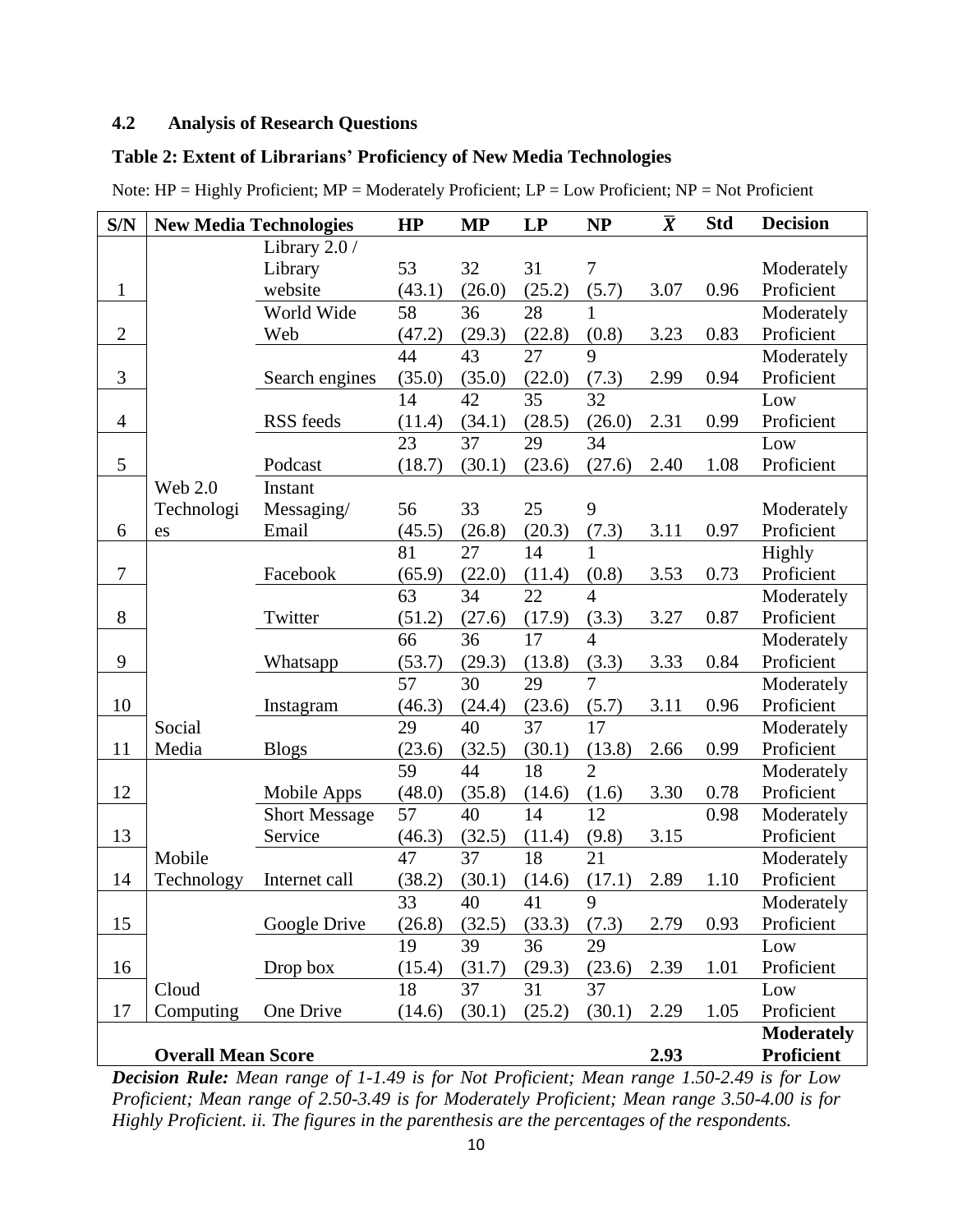Table 2 presents the responses of the respondents on the extent of proficiency of new media technologies. From the Table, it was discovered that Facebook had the highest mean score with 3.53 (highly proficient) of new media technologies. This could be because Facebook is the most popular and easy to use among all the new media technologies itemised. On the other hand, One Drive with mean score of 2.29 (low proficient) attracted the least from the respondents probably because it is a recent cloud computing technology and respondents might not be conversant with it. Furthermore, the overall mean score of 2.93 implied that the respondents were moderately proficient of new media technologies. This could be attributed to the fact that new media technologies such as Facebook, Whatsapp, Twitter, Instagram, among others listed in this study were used to socialise with library users to the extent that they facilitate connectivity, interactivity, communication and sharing of information between librarians and users. This finding agrees with that of Semode, Ejitagha and Baro (2017) which studied the roles, skills and use of social media platforms by library staff in Nigerian tertiary institutions. The study found that the librarians studied were proficient in using social media to search and navigate information using different social media platforms, evaluate information obtained through social media and deliver library services and create contents. Similarly, the finding of this study supported that of Baro, Idiodi and Godfrey (2013) which reported that the librarians were familiar and proficient with web 2.0 tools such as Social Networking sites, Instant Messaging, media sharing sites, Facebook, Twitter, Blogs as well as Wikis and the services rendered using web 2.0 tools included reference services, library news/events, training resources as well as sharing images and videos with library users.

Moreover, in agreement to this finding, Singha and Sarmah (2015) studied two central academic libraries in Assam State, India and assessed the use of web 2.0 tools in enhancing information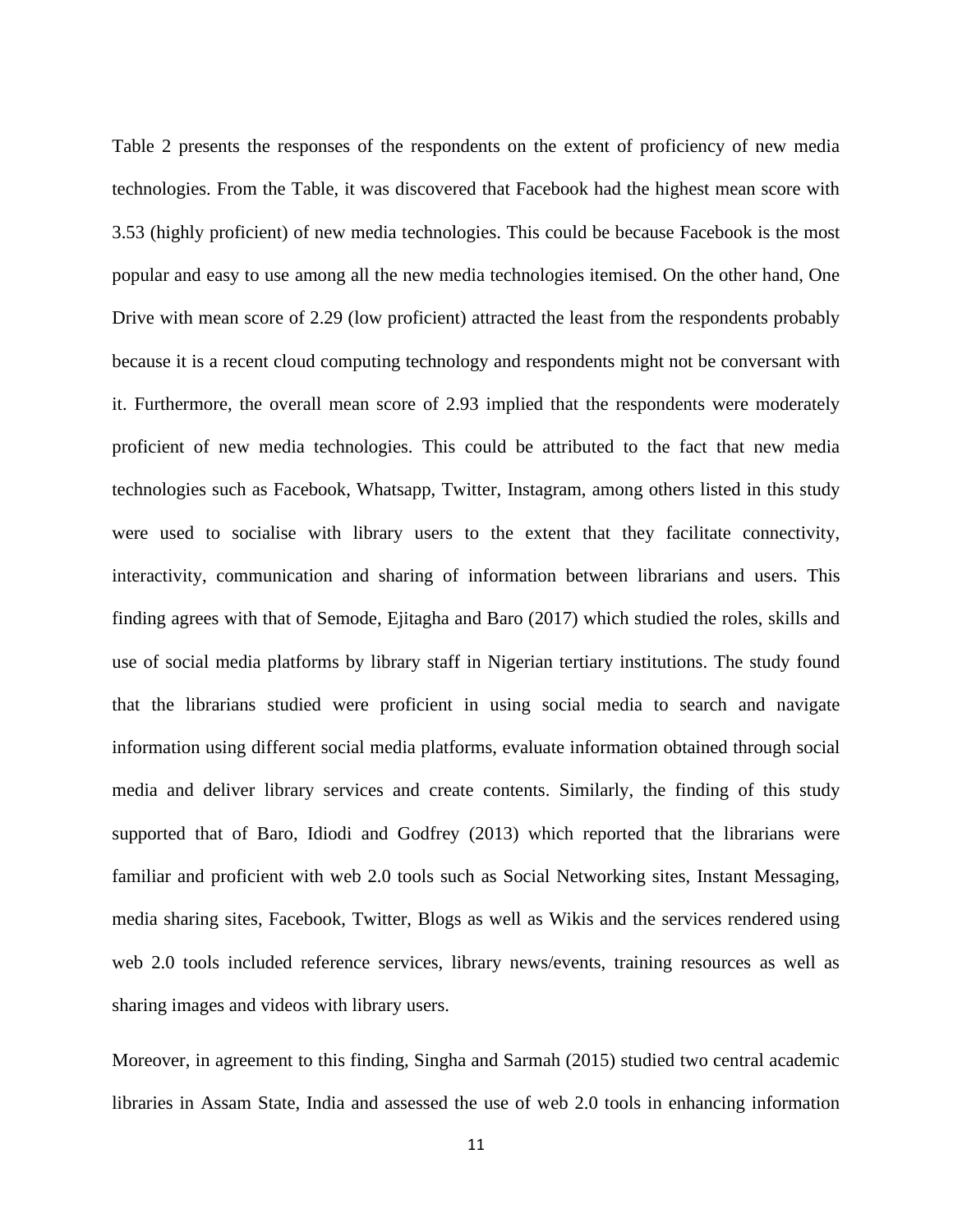services in the libraries. The study reported that majority of the respondents had sufficient knowledge of web 2.0 tools, such as RSS feeds, Blogs, Wikipedia, Social Networks and Podcasts. Furthermore, they had been engaged in information sharing about new arrivals and participates in discussion with library users. In contrast to this finding, Omeluzor and Oyovwe-Tinuoye (2017) assessed ICT use in selected university libraries in South Western, Nigeria and found that the level of ICT (such as Blogs, RSS feed, Ask a Librarian, Twitter, google+, email, OPAC, Facebook, and YouTube) skills for delivery of SDI and CAS to their patrons among the librarians was low; as a large percentage of them did not have adequate ICT skills to use available resources to deliver SDI and CAS.

| S/N            | <b>Statement</b>                                                                 |                  |                              |                  |                                       | <b>OND/NCE/</b>  |                  |                  |                  |
|----------------|----------------------------------------------------------------------------------|------------------|------------------------------|------------------|---------------------------------------|------------------|------------------|------------------|------------------|
|                |                                                                                  | <b>PhD</b>       |                              |                  | <b>M.Sc/PGD</b><br><b>BA/B.Sc/HND</b> |                  | Certificate      |                  |                  |
|                |                                                                                  | $\overline{X}_1$ | Dec1                         | $\overline{X}_2$ | Dec2                                  | $\overline{X}_3$ | Dec <sub>3</sub> | $\overline{X}_4$ | Dec <sub>4</sub> |
| $\mathbf{1}$   | My academic qualification has a                                                  |                  |                              |                  |                                       |                  |                  |                  |                  |
|                | significant influence on<br>the                                                  |                  |                              |                  |                                       |                  |                  |                  |                  |
|                | proficiency of new media.                                                        | 4.00             | Agree                        | 3.38             | Agree $3.61$                          |                  | Agree            |                  | 3.46 Agree       |
| $\overline{2}$ | My academic qualification does                                                   |                  |                              |                  |                                       |                  |                  |                  |                  |
|                | not affect proficiency of new                                                    |                  |                              |                  |                                       |                  |                  |                  |                  |
|                | media.                                                                           | 4.00             | Agree $2.79$                 |                  | Agree $2.73$                          |                  | Agree            | 2.90             | Agree            |
| 3              | My academic qualification is an                                                  |                  |                              |                  |                                       |                  |                  |                  |                  |
|                | added<br>advantage in<br>the                                                     |                  |                              |                  |                                       |                  |                  |                  |                  |
|                | proficiency of new media.                                                        |                  | 4.00 Agree                   | 3.08             | Agree $3.45$                          |                  | Agree            | 3.31             | Agree            |
| 4              | My academic qualification and                                                    |                  |                              |                  |                                       |                  |                  |                  |                  |
|                | degree of awareness influence                                                    |                  |                              |                  |                                       |                  |                  |                  |                  |
|                | proficiency of new media.                                                        | 3.50             | Agree $2.96$                 |                  | Agree $3.43$                          |                  | Agree            | 3.25             | Agree            |
| 5              | My academic qualification is                                                     |                  |                              |                  |                                       |                  |                  |                  |                  |
|                | indispensable on the proficiency                                                 |                  |                              |                  |                                       |                  |                  |                  |                  |
|                | of new media.                                                                    | 3.50             | Agree $2.92$                 |                  | Agree                                 | 2.86             | Agree            | 3.10             | Agree            |
| 6              | My academic<br>qualification                                                     |                  |                              |                  |                                       |                  |                  |                  |                  |
|                | influence proficiency of new                                                     |                  |                              |                  |                                       |                  |                  |                  |                  |
|                | media.                                                                           | 3.50             | Agree                        | 3.13             | Agree                                 | 3.37             | Agree            | 3.33             | Agree            |
|                | <b>Overall Mean Score</b>                                                        | 3.29             | Agree                        | 3.24             | Agree                                 | 3.23             | Agree            | <b>3.04</b>      | Agree            |
|                | $\sqrt{20}$ $\sqrt{11}$<br>$\mathbf{D}$ $\mathbf{I}$<br>$\sim$ $\epsilon$ $\sim$ |                  | $\epsilon$<br>$\overline{A}$ |                  | 1, 1, 0,0                             | 2.40             | $\mathbf{A}$     |                  |                  |

**Table 3: Influence of Academic Qualification on Librarians' proficiency of new media Technologies**

*Decision Rule: 2.50 – 4.00 is Mean range for Agree and 1.00 – 2.49 is the Mean range for Disagree*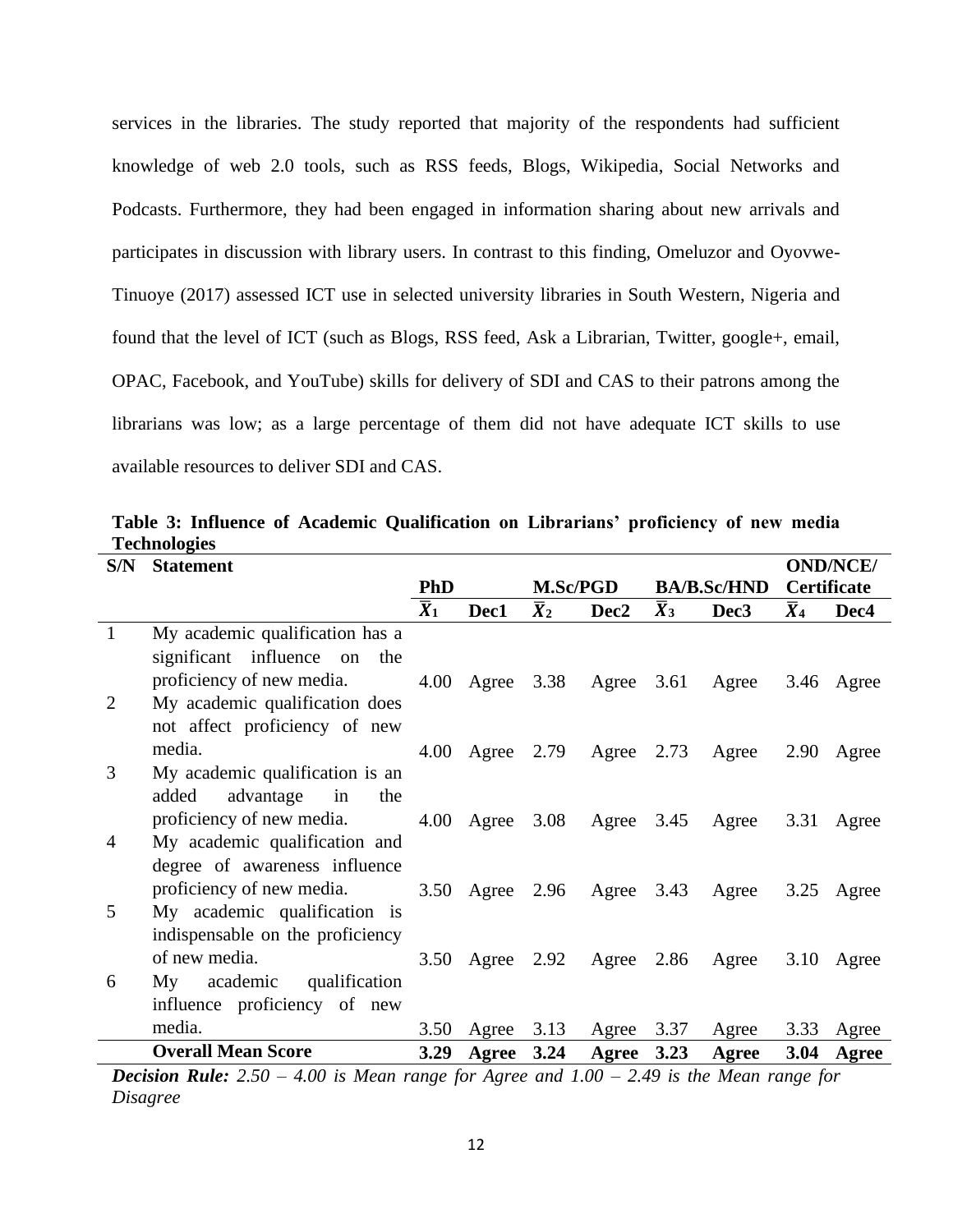Table 3 showed the mean responses of the respondents based on the influence of academic qualification on Librarians' proficiency of new media technologies. From the Table, it can be observed that PhD holders had the highest overall mean score of 3.29 (agree), while, Diploma/NCE/Certificate holders had the least overall mean score of 3.04. It can be observed that the difference in the overall mean scores among the category of respondents was little. This implies that majority of the Librarians, agree that their academic qualifications influence the proficiency of new media technologies. However, despite possessing academic qualification, librarians require awareness, proficiency and know-how of maximum use of new media to carry out their day-to-day activities of library operations. In line with this finding, Santosh (2016) reported that the majority of librarians irrespective of their academic qualification were aware of available new media in selected Indian universities. Also, the finding agrees with that of Anunobi and Ogbonna (2012) that reported low awareness of the new media technologies among the professional members of Nigerian Library Association (NLA) in Anambra State among the factors hampering effective information service delivery.

#### **4.3 Hypothesis Testing**

|                              | <b>CIII-Square Tests</b> |    |                                          |  |  |  |
|------------------------------|--------------------------|----|------------------------------------------|--|--|--|
|                              | <b>Value</b>             | Df | <b>Asymptotic Significance (2-sided)</b> |  |  |  |
| Pearson Chi-Square           | $31.867$ <sup>a</sup>    | Q  | 0.000                                    |  |  |  |
| Likelihood Ratio             | 35.559                   |    | 0.000                                    |  |  |  |
| Linear-by-Linear Association | 23.787                   |    | 0.000                                    |  |  |  |
| N of Valid Cases             | 123                      |    |                                          |  |  |  |

**Chi-Square Tests**

**Table 4: Chi-Square Result on the Significance Influence of Academic Qualification on Librarians' Proficiency of New Media Technologies.**

In Table 4, the Chi-Square result indicated that academic qualification has a significant influence on librarians' proficiency of new media technologies at 0.05 level of significance. Therefore, the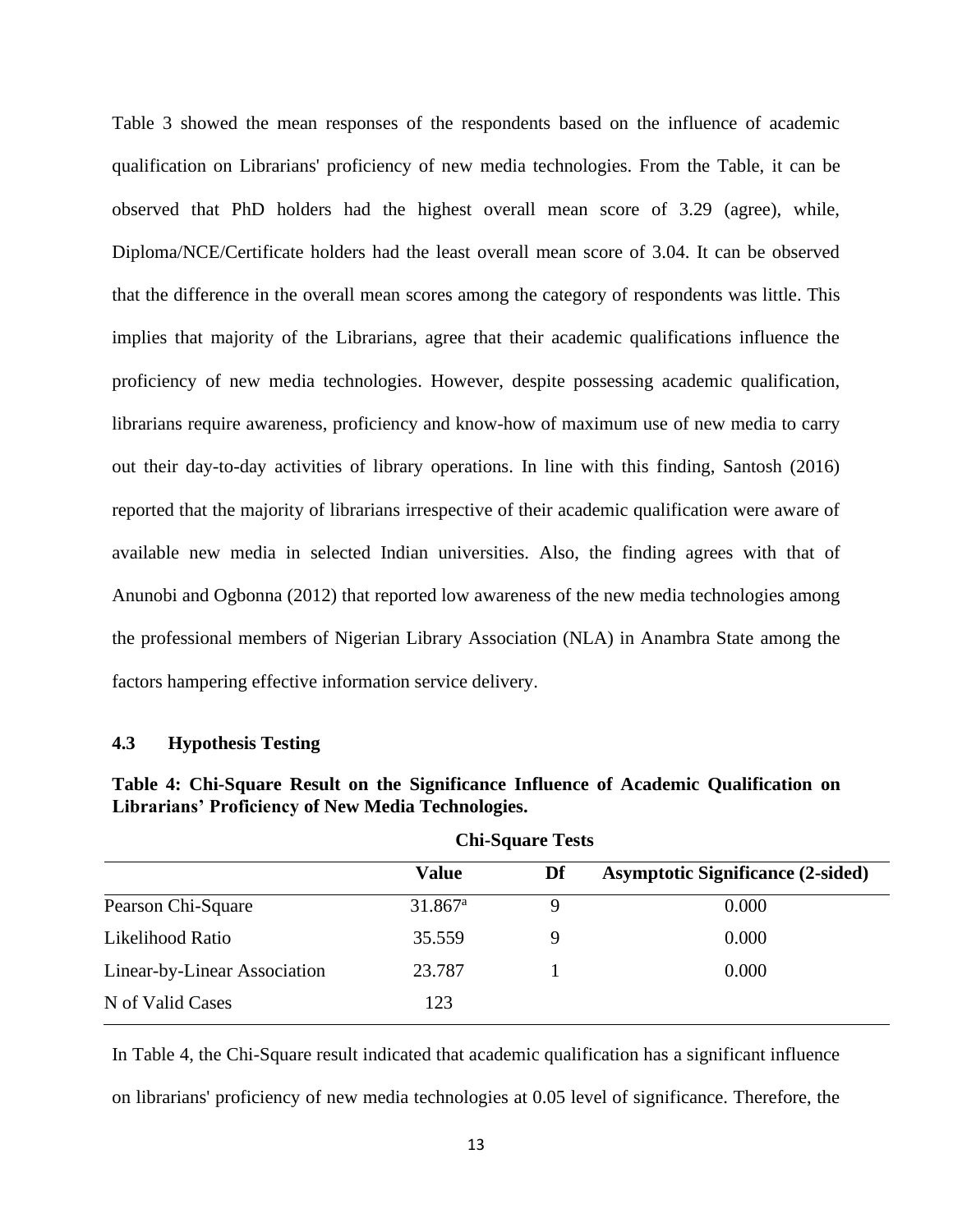hypothesis which states that academic qualification has no significant influence on Librarians' proficiency of new media technologies in selected university libraries in North-Eastern Nigeria is rejected, because, the probability value ( $P = 0.000$ ) is less than the critical value at 0.05 level of significance at a Chi-Square value= 31.87. Hence, academic qualification has a significant influence on librarians' proficiency of new media technologies in selected university libraries in North-Eastern Nigeria. This finding is very obvious, because, librarians who undergo rigorous educational training ought to be very conversant with emerging technologies and this could exert significant influence on their proficiency of new media technologies.

In agreement with this finding, Nnadozie and Onah (2016) surveyed how the librarian's qualification impacts the satisfaction of faculty members toward information delivery. The study revealed that the academic qualifications acquired by librarians exert a strong influence on various aspects of their work in terms of adopting technologies for service delivery. The study also revealed that faculty members considered the academic qualification as necessary in the effective discharge of the functions as librarians. The study further revealed that the correlation coefficient between librarians' academic qualification and the use of technology was statistically significant. Meanwhile, Babalola (2012) agreed with this finding and reported among others that, academic qualification had significant influence on productivity of librarians. In addendum, Owolabi (2013) found among others that, the level of education was highly correlated in information service delivery among librarians in the university libraries studied. This implied that librarians with higher levels of education could have higher levels of attributes and character toward their job.

However, this finding is in contrast with that of Aramide, Ladipo and Adebayo (2015) which revealed among others, that, academic qualification was negatively correlated with ICT use. The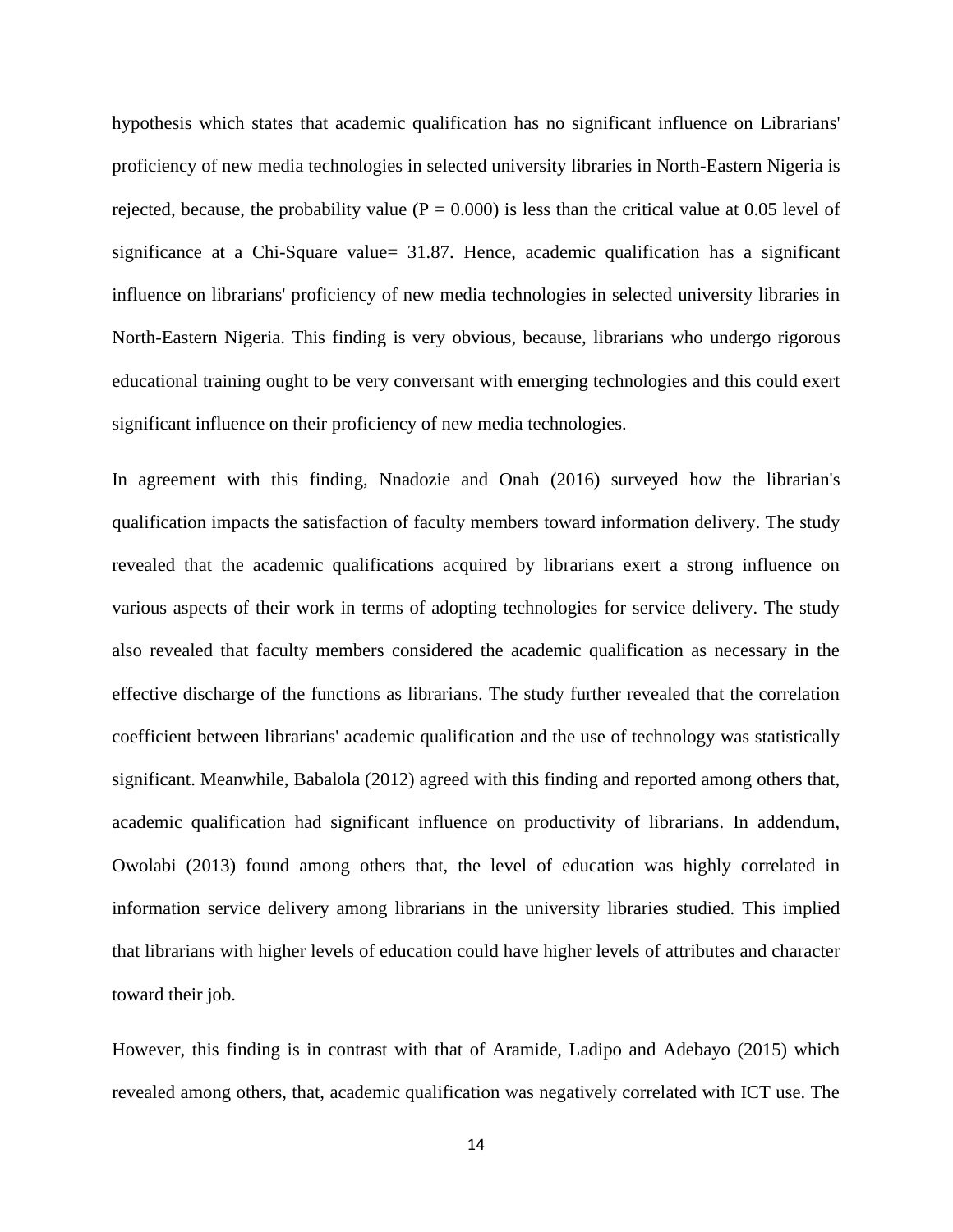study revealed that those respondents with lower academic qualifications as well as those with less years of working experience utilised ICT more often than those with higher academic qualifications and years of working experience.

#### **5. Conclusion and Recommendations**

The findings of this study revealed that librarians were moderately proficient of new media technologies. This could be the reason why the librarians were unable to provide effective and efficient information services to the users. This is because, for librarians to serve their users efficiently, they need to be highly proficient in adopting new media technologies which the 21st century has availed libraries with. Majority of the librarians indicated that their academic qualifications had influenced their proficiency of new media technologies. Furthermore, the hypothesis tested showed that academic qualification had significant influence on librarians' proficiency of new media technologies in the selected university libraries in North-Eastern Nigeria. Therefore, librarians require proactive efforts to keep abreast of the emerging technologies with the ultimate aim of bridging the digital gap in delivering library and information services. To tackle these issues, the following are recommended:

- 1. Management of university libraries in North-Eastern Nigeria should provide the latest digital devices such as Smart Phones, Ipads, Laptops and other facilities to increase librarian's proficiency and facilitate access to new media technologies.
- 2. University libraries in North-Eastern Nigeria should employ more academic librarians and other ICT inclined staff, as this could result in improving efficiency and effectiveness of library and information services delivered to users.
- 3. Librarians should endevour to acquire knowledge and technical know-how in operating new media technologies as these would enhance quality service delivery in their libraries.